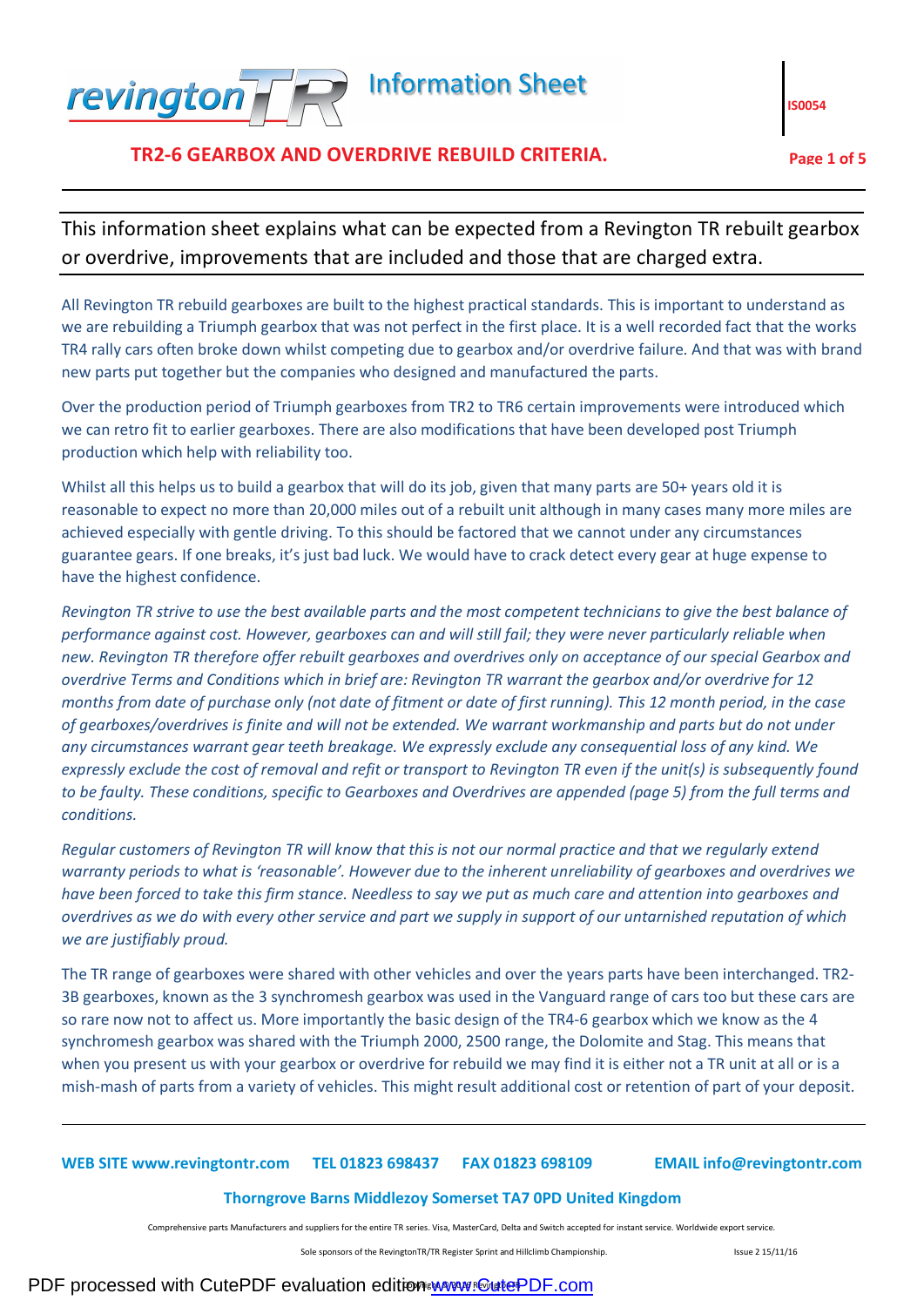

**TR2-6 GEARBOX AND OVERDRIVE REBUILD CRITERIA. Page 2 of 5**

**IS0054** 

Lastly, it may come as a surprise to learn that TR4-6 gearboxes up to 1973 suffered from a design fault that only manifested itself one rare occasions in certain gearboxes; the fault being jumping out of 3<sup>rd</sup> and occasionally 2<sup>nd</sup> gear on overrun. We have no way of knowing if this will occur, although it is rare. If this problem should occur in a rebuilt gearbox we will accept the gearbox back at the customer's expense and will fit, subject availability at the customer's expense, the very rare post 1973 gear hub that cures the problem and return the gearbox at the customer's expense.

### **DEPOSITS**

There are three ways we can supply you with a gearbox and/or overdrive.

- 1. You supply us with your unit(s) and we rebuild them to your specification. If anything needs to be done that falls outside the normal rebuild process we will inform you of any extra cost before proceeding.
- 2. We supply you with unit(s) we have rebuild to your specification using our core unit(s). You then return your unit(s) and if anything needs to be done to them that falls outside the normal rebuild process we will inform you of this extra cost and this will be deducted from the deposit you paid before refunding the deposit.
- 3. We supply you with unit(s) we have rebuild to your specification using our core unit(s). You choose to return nothing and we do not refund the deposit you paid as the despite effectively 'buys' the core units.

# **WHAT GETS DONE?**

#### **ALL GEARBOXES: -**

Strip, clean, remove external staining as much as possible from the casing, inspect for damage/cracks, dress the top and rear faces to ensure good oil tight sealing surfaces. Dress both internal laygear thrust faces to remove debris and ensure the distance between them is correct.

Tap filler and drain plug holes to clean the threads thus ensuring the plugs will seal

Shorten gearbox nose to 2" as per later units if not already at this length.

Strip remote change cover, clean, ensure mating face to gearbox is good. Replace 3 'O' rings and selector springs. Test for correct action and adjust as necessary. Replace fork/s worn beyond circa 0.005" and shafts that are corroded or bent.

Assemble gearbox to customers' requirements. This will mean certain upgrades as a minimum; steel bushes on the mainshaft and uprated laygear with double bearings at the front.

Gearboxes will usually receive new layshaft thrust washers, layshaft bearings, layshaft, constant bearing, main bearings, mainshaft circlip, mainshaft bushes, 1<sup>st</sup> and 2<sup>nd</sup> gear thrust washers as required. Synchromesh rings will be changed as necessary, the aim being to keep the gearbox within recommended tolerances and using origin components rather than reproduction parts where possible.

Front and rear oil seals and of course all gaskets are new.

Revington TR gearboxes will always be fitted with uprated steel mainshaft bushes and the uprated laygear arrangement (TR4-6 only) unless a customer specifically instructs otherwise.

Assuming an overdrive will be fitted at the time of rebuilding, the units will be filled to the top with oil for 24 hours to ensure they are as leak free as a TR Gearbox can be (which is not particularly!).

#### **WEB SITE www.revingtontr.com TEL 01823 698437 FAX 01823 698109 EMAIL info@revingtontr.com**

# **Thorngrove Barns Middlezoy Somerset TA7 0PD United Kingdom**

Comprehensive parts Manufacturers and suppliers for the entire TR series. Visa, MasterCard, Delta and Switch accepted for instant service. Worldwide export service.

Sole sponsors of the RevingtonTR/TR Register Sprint and Hillclimb Championship. In the Superson Superson Superson Superson Superson Superson Superson Superson Superson Superson Superson Superson Superson Superson Superson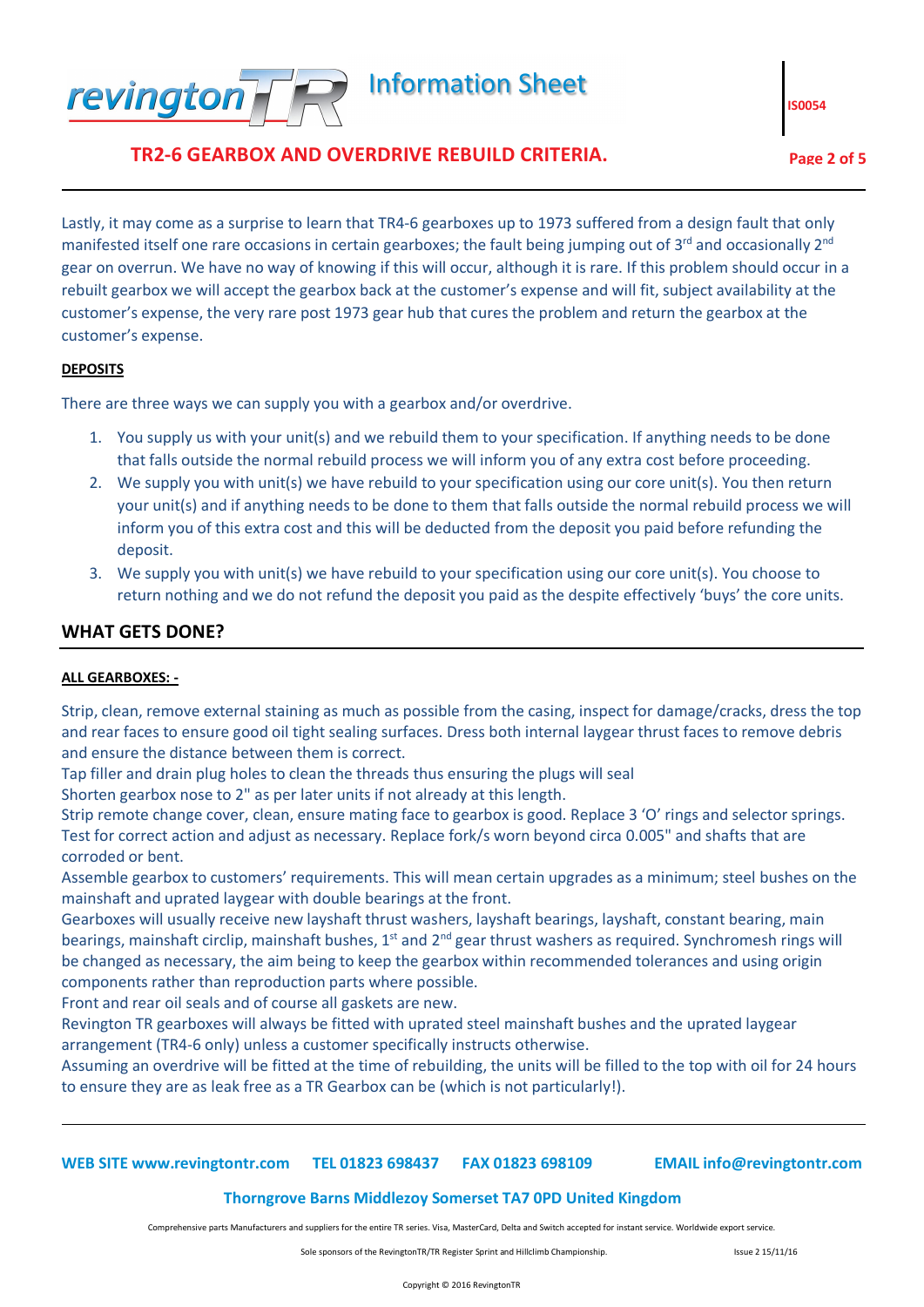

**TR2-6 GEARBOX AND OVERDRIVE REBUILD CRITERIA. Page 3 of 5**

**IS0054** 

All of the above is included in the cost of a standard rebuild: RTR1065EX in the table below. The following may also be necessary and will be charged additionally. See RTR1066-1, -2 and -3 in the table below.

- The unit may be converted to overdrive specification. This will mean including a shorter mainshaft and drilling and tapping the remote lid for the inhibitor switches and a reverse light switch.
- · Roller thrusts to Stag specification
- · Change a none-overdrive gearbox to TR specification by changing the input shaft and nose.

In the case of an exchange gearbox, or when rebuilding a customer's gearbox any parts outside the scope of a rebuild that cannot be reused will be charged separately such as: -

· Damaged gears (damaged teeth for instance), damaged hubs, broken, cracked, distorted or repaired casings.

### **OVERDRIVES: -**

Specification for a standard rebuild.

Strip and clean, assess what is necessary to rebuild to standard specification and test run. Then assuming it will be fitted to a gearbox, filled with oil to leak test. See Gearboxes above.

Parts will be replaced as follows: -

A TYPE RTR1016EX

Cone clutch, bronze thrust washers, annulus bearings, rear seal, solenoid plate, 'O' ring, gasket and fibre drain plug seal. Accumulator spring (to pressure selected), Accumulator 'O' ring, bridge piston 'O' rings.

If the accumulator piston rings are damaged, an exchange accumulator will be fitted to an improved specification at extra cost.

Any additional damaged parts e.g. Uni-Directional Clutch, annulus, planet gear assembly, brake ring, solenoid adaptor plate, will be costed separately.

The solenoid will be tested, refitted and reset, if unsatisfactory a new one will be fitted.

J TYPE RTR1017EX

Cone clutch, annulus bearings, all 'O' rings, sump gasket.

# **UPGRADES**

# A-TYPE RTR1016-1

# Ratio may be changed at extra cost

Higher pressure accumulator spring, longer operating pistons to quicken engagement. Oversize cushioned drive accumulator piston assembly, or replacement of cushioned piston with an early specification one to speed up engagement (not recommended for IRS TR's), with appropriate pair of springs

The standard 'A' type TR overdrive ratio is 22%. The ratio can be changed to 28% although the components are getting difficult to find, but 22% is usually adequate as a higher ratio can cause too great an engine speed drop especially if the engine has a non-standard camshaft fitted.

**WEB SITE www.revingtontr.com TEL 01823 698437 FAX 01823 698109 EMAIL info@revingtontr.com**

# **Thorngrove Barns Middlezoy Somerset TA7 0PD United Kingdom**

Comprehensive parts Manufacturers and suppliers for the entire TR series. Visa, MasterCard, Delta and Switch accepted for instant service. Worldwide export service.

Sole sponsors of the RevingtonTR/TR Register Sprint and Hillclimb Championship. In the Superson Superson Superson Superson Superson Superson Superson Superson Superson Superson Superson Superson Superson Superson Superson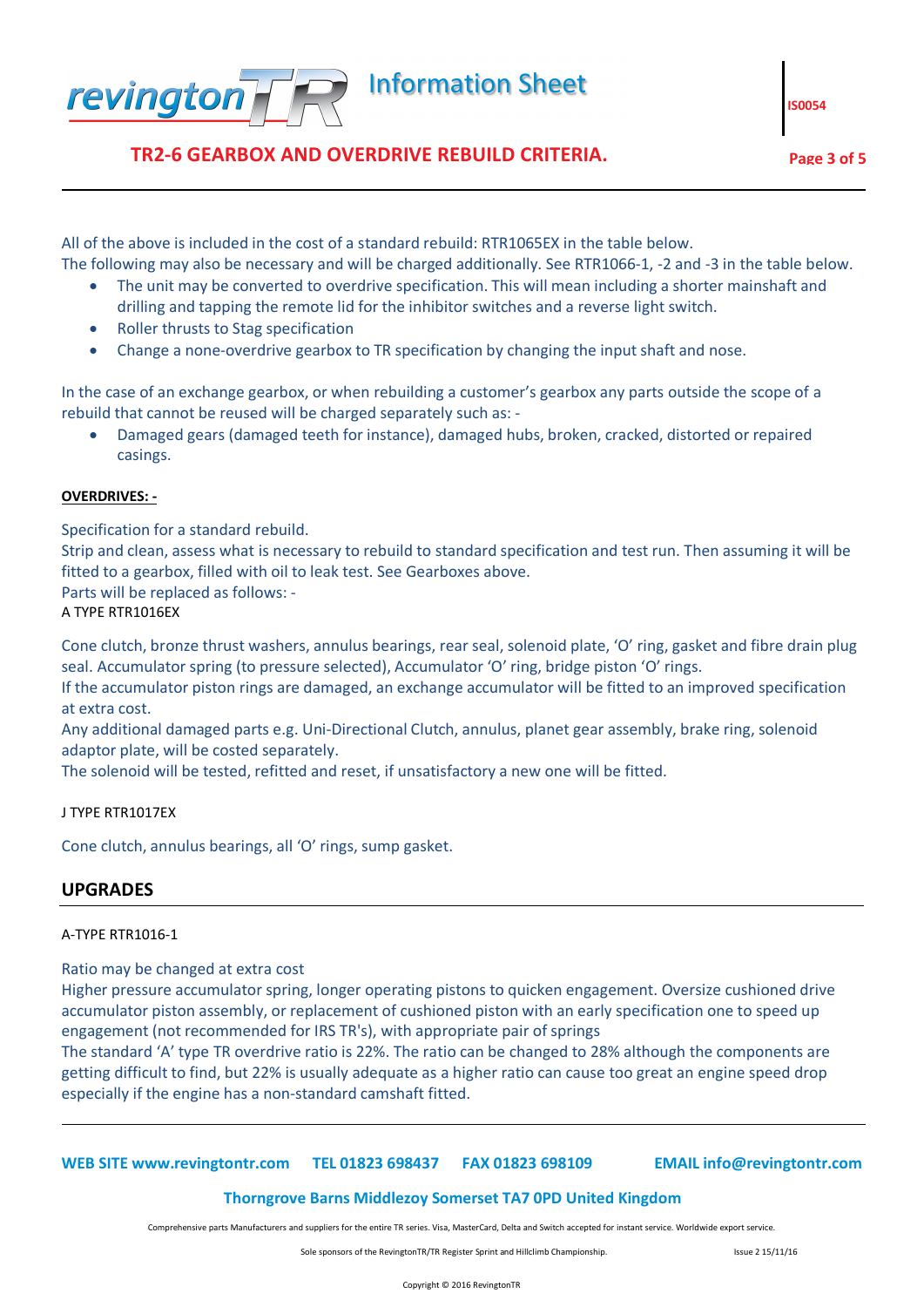

J TYPE RTR1017-1 AND -2

Increased capacity operating valve assembly, longer operating pistons, high friction clutch The standard 'J' type TR overdrive ratio is 25%. The ratio cannot easily be changed as the 28% is quite rare, but 25% is usually adequate as a higher ratio can cause too great an engine speed drop especially if the engine has a nonstandard camshaft fitted.

# **STANDARD REBUILD AND UPGRATE PART NUMBER TABLE**

Note: - Costs in the table are accumulative. Therefore if you want your none-overdrive TR gearbox rebuilt, modified to accept an overdrive and a 'J' type cushion drive overdrive fitted then the cost would be: RTR1066EX + RTR1066-  $1 + RTR1017EX + 'J'$  type deposit.

| <b>PART NUMBER</b>          | <b>DESCRIPTION</b>                                                            |
|-----------------------------|-------------------------------------------------------------------------------|
| <b>RTR1066EX</b>            | Cost to rebuilt Gearbox like for like with mainshaft and laygear improvements |
| RTR1066-1                   | Cost to change a none overdrive Gearbox to accept an overdrive                |
| RTR1066-2                   | Cost to include Stag thrust bearing modification to a Gearbox                 |
| RTR1066-3                   | Cost to change a none TR Gearbox to TR type                                   |
|                             |                                                                               |
| <b>RTR1016EX</b>            | Cost to rebuilt like for like an 'A' type Overdrive                           |
| RTR1016-1                   | Cost to upgrade an 'A' type Overdrive for quick operation                     |
|                             |                                                                               |
| <b>RTR1017EX</b>            | Cost to rebuilt like for like a 'J' type Overdrive. TR 'cushion' drive        |
| RTR1017-1                   | Cost to upgrade a 'J' type Overdrive for quick operation. Fast road/rally     |
| RTR1017-2                   | Cost to upgrade a 'J' type Overdrive for super quick operation. Race only     |
|                             |                                                                               |
| <b>Deposit: Gearbox</b>     | Deposit charged until a reconditionable TR Gearbox is returned                |
| Deposit: 'A' type Overdrive | Deposit charged until a reconditionable TR 'A' type Overdrive is returned     |
| Deposit: 'J' type Overdrive | Deposit charged until a reconditionable TR 'J' type Overdrive is returned     |

J. Neil Revington

#### **WEB SITE www.revingtontr.com TEL 01823 698437 FAX 01823 698109 EMAIL info@revingtontr.com**

#### **Thorngrove Barns Middlezoy Somerset TA7 0PD United Kingdom**

Comprehensive parts Manufacturers and suppliers for the entire TR series. Visa, MasterCard, Delta and Switch accepted for instant service. Worldwide export service.

Sole sponsors of the RevingtonTR/TR Register Sprint and Hillclimb Championship. In the Spanish Super 2 15/11/16